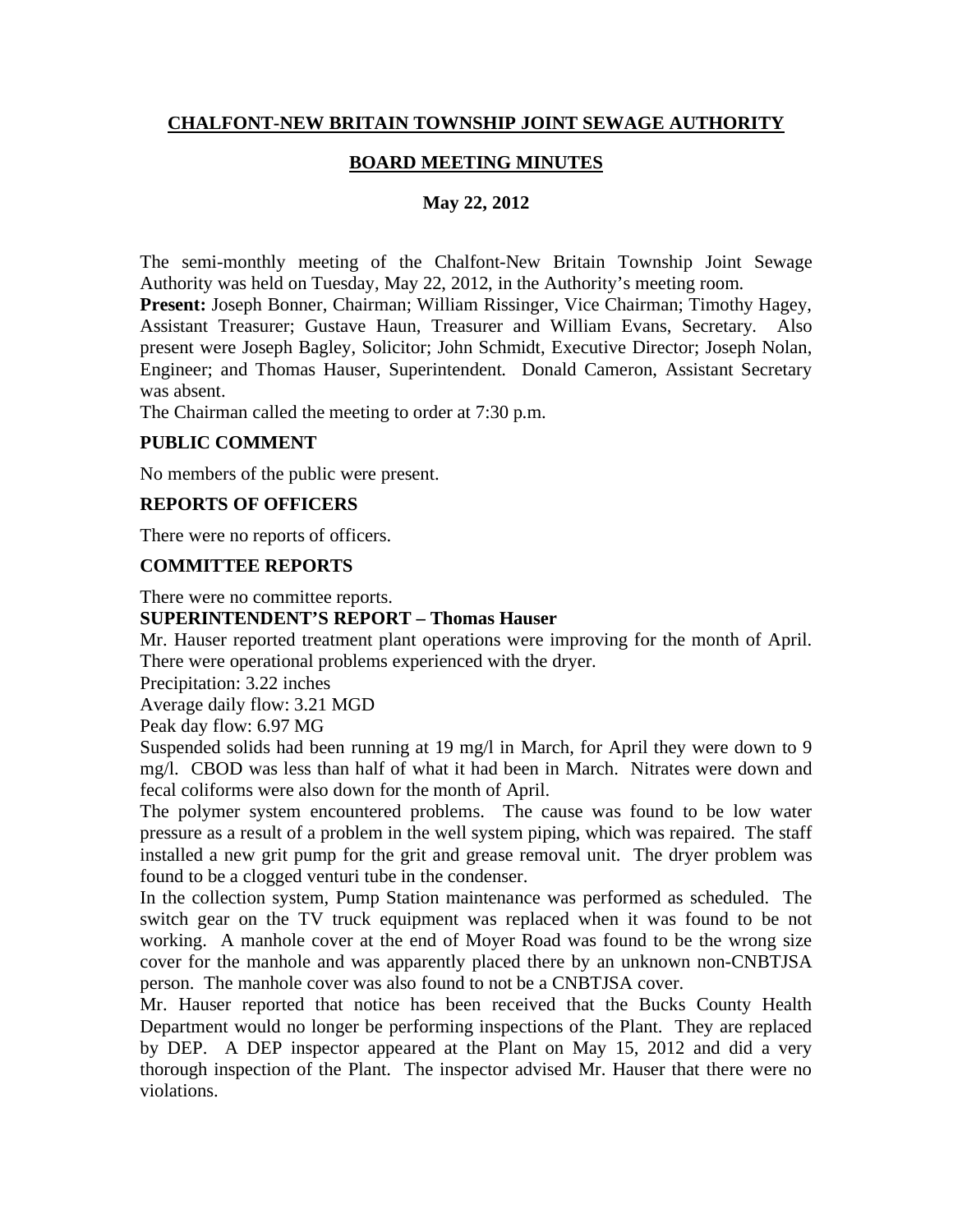A question was asked of Mr. Hauser as to when the Authority expected to run the dryer on natural gas. Mr. Hauser indicated that he was waiting for a regulator valve from a manufacturer. In response to a different question, he indicated that the valve in question transferred a gas line from 2 inches down to one inch.

## **EXECUTIVE DIRECTOR'S REPORT – John Schmidt**

The Board received a request from Lenape Valley Soccer to place about 20 feet of stone from the driveway around the port-a-potty area into the grass area, and to also place stone in front of the paved driveway heading out of the complex. After a discussion, a consensus of the Board was reached to allow Lenape Valley Soccer to install the indicated amount of stone in the proposed locations.

Mr. Schmidt reported, as a follow-up to a previous discussion that the power line out to Pump Station No. 4 would cost approximately \$4,000 in materials for conduit, electric cable, stone and a ditch-witch rental.

**MOTION:** It was **MOVED** by Mr. Rissinger and seconded by Mr. Evans to purchase the materials for approximately \$4,000 to run an electric line from the street to Pump Station No. 4. The Motion was unanimously adopted.

Mr. Schmidt reported that Doylestown Township is still performing ongoing design work with regard to the proposed bike trail. The Township Engineer is still considering various routes for the bike trail across Authority property. Mr. Bagley reported that an easement agreement had been received and comments had been provided to the attorney for Doylestown Township including the notation that the Authority may have additional comments based on receipt of a final plan from Doylestown Township. Mr. Schmidt will seek to arrange for a presentation by Doylestown Township to the Authority Board about the final, proposed route across Authority property.

Mr. Schmidt reported on the Madison Apartment Project Planning Module which was received back from DEP with questions and comments. Mr. Schmidt will respond to DEP.

Mr. Schmidt presented a letter which was received from New Britain Township requesting various documents and making inquiry on various questions following the recent meeting with New Britain Township Board members. Mr. Schmidt indicated that he would get the requests addressed.

There was a discussion regarding the committee formed in order for Mr. Schmidt to present to it various website designs. It was discussed that there was not much likelihood that the Committee would actually assemble for a meeting, thereby addressing concerns about a quorum of the Board possibly meeting. It was also discussed that if a Committee meeting was actually scheduled, only three (3) members would attend.

Mr. Schmidt reported that a pre-construction meeting on the Route 202 bridge was scheduled for next week.

Mr. Schmidt reported that the PMAA Conference and dinner is scheduled for Tuesday, August 28 and that Mr. Rissinger would be receiving a plaque for his 40 years of service.

# **ENGINEER'S REPORT – Joseph Nolan, P.E.**

Mr. Nolan reported that the final plans for the Phase II Expansion of the Plant have been provided to Mr. Schmidt and Mr. Hauser for review. CKS is set to open bids for the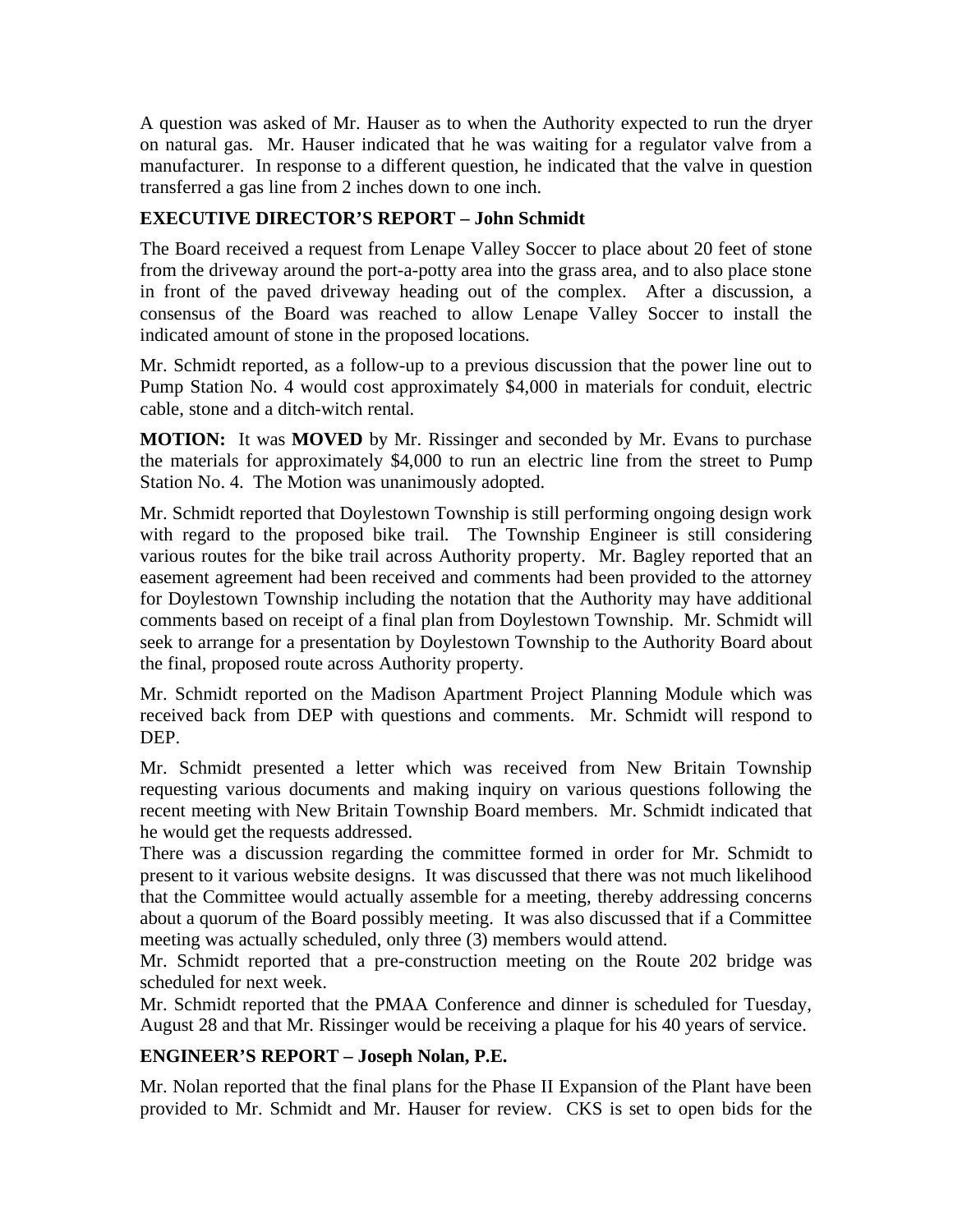Phase II Expansion at the second meeting of the Authority in July. The Authority has received a permit from the Township for grading and a permit for erosion and sedimentation controls. The Delaware River Basin Commission will review whether to grant the Authority an approval for the Project at their July 11 meeting which would be necessary in order to award a bid for the Project in July.

Mr. Nolan reported on the opening of bids for the Silo Replacement Project. Mr. Nolan reported that advertisements were sent out and the manufacturer was requested to contact previous contractors who had erected such silos. One (1) bid was received which was in excess of the original estimate by \$50,000. The Authority was informed that the bidder was not able to get information in a timely manner from the silo supplier. Mr. Nolan recommended rejection of the bid and rebidding of the project. A discussion ensued regarding use of PennBid and continued advertisement in the newspaper notwithstanding the use of PennBid. It was recommended by Mr. Bagley to continue the advertisement in a newspaper notwithstanding the use of PennBid.

**MOTION:** It was **MOVED** by Mr. Haun and seconded by Mr. Rissinger to reject the single bid received on the Silo Project from Derstine Company, LLC and to rebid the Silo Project. The Motion was unanimously adopted.

There was a discussion regarding the current storage and disposal of dry sludge during the temporary non-usage of the silo.

#### **SOLICITOR'S REPORT – Joseph M. Bagley, Esquire**

Mr. Bagley recommended adoption of a Motion to officially change the first meeting of the month from 4:00 p.m. to 7:30 p.m.

**MOTION:** It was **MOVED** by Mr. Rissinger and seconded by Mr. Haun to change the meeting time of the first meeting of the Authority each month from 4:00 p.m. to 7:30 p.m. The Motion was unanimously adopted.

Mr. Bagley reported on contact from the IRS regarding review of the Authority's loan with Univest Bank four (4) years ago. Mr. Bagley reported that a questionnaire was filled out by Mr. Closser, signed by Mr. Schmidt and submitted to the IRS. Mr. Closser will be preparing certain compliance procedures for review and approval by the Authority Board which will also be submitted to the IRS in response to its review.